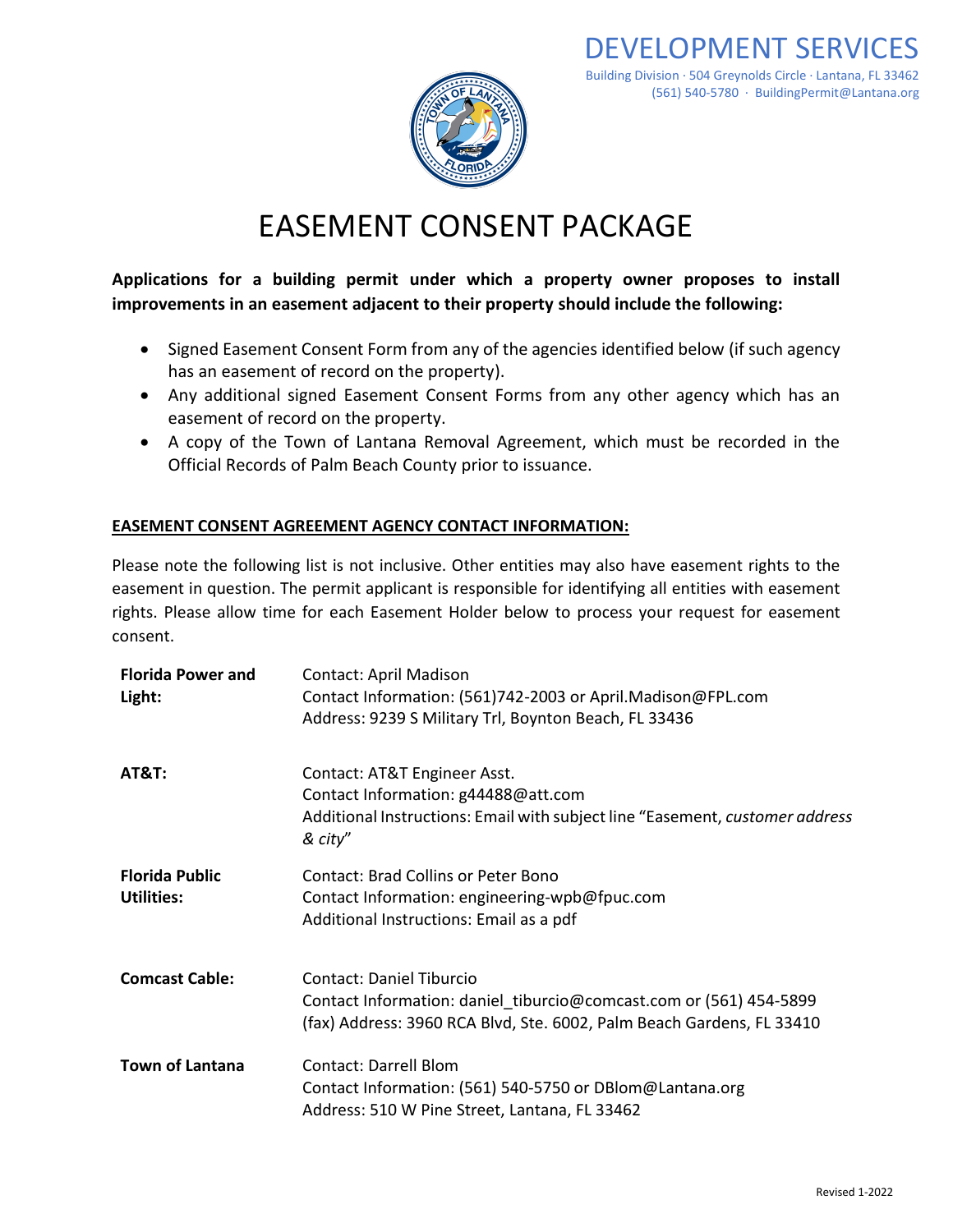

## EASEMENT CONSENT FORM

|                                                                                                                                                                                                                                                                                                                                            | Name of Easement Holder/Utility Company                                                              |           |  |  |  |  |  |
|--------------------------------------------------------------------------------------------------------------------------------------------------------------------------------------------------------------------------------------------------------------------------------------------------------------------------------------------|------------------------------------------------------------------------------------------------------|-----------|--|--|--|--|--|
|                                                                                                                                                                                                                                                                                                                                            |                                                                                                      |           |  |  |  |  |  |
|                                                                                                                                                                                                                                                                                                                                            |                                                                                                      |           |  |  |  |  |  |
|                                                                                                                                                                                                                                                                                                                                            | I am the record title holder of the property located at ________________________________.            |           |  |  |  |  |  |
|                                                                                                                                                                                                                                                                                                                                            | I propose to apply for a building permit from the Town of Lantana to construct or install the        |           |  |  |  |  |  |
|                                                                                                                                                                                                                                                                                                                                            |                                                                                                      |           |  |  |  |  |  |
|                                                                                                                                                                                                                                                                                                                                            |                                                                                                      |           |  |  |  |  |  |
| The legal description of the property is:                                                                                                                                                                                                                                                                                                  |                                                                                                      |           |  |  |  |  |  |
|                                                                                                                                                                                                                                                                                                                                            | Lot: ______________________Block: ________________________Subdivision: _____________________________ | <b>OR</b> |  |  |  |  |  |
|                                                                                                                                                                                                                                                                                                                                            |                                                                                                      |           |  |  |  |  |  |
|                                                                                                                                                                                                                                                                                                                                            |                                                                                                      |           |  |  |  |  |  |
| repairs to, or replacement of, any portion of the above-referenced improvement and that any removal or<br>replacement of this improvement, necessary for your use or access of this easement, will be done at the<br>expense of the property owner or his/her successors in interest.                                                      |                                                                                                      |           |  |  |  |  |  |
| <b>Owner's Printed Name</b>                                                                                                                                                                                                                                                                                                                | Owner's Signature                                                                                    | Date      |  |  |  |  |  |
| Sworn to (or affirmed) and subscribed before me by means of $\Box$ physical presence or $\Box$ online notarization, this<br>day of _________, 20__ by_________________________________. □ Personally known OR □ produced the<br>following identification: _______________.<br>Signature of Notary Public - State of Florida<br><b>SEAL</b> |                                                                                                      |           |  |  |  |  |  |
|                                                                                                                                                                                                                                                                                                                                            |                                                                                                      |           |  |  |  |  |  |
| described above.                                                                                                                                                                                                                                                                                                                           | <b>EASEMENT HOLDER ACKNOWLEDMENT:</b> I agree to the proposed improvement, under the circumstances   |           |  |  |  |  |  |
|                                                                                                                                                                                                                                                                                                                                            |                                                                                                      |           |  |  |  |  |  |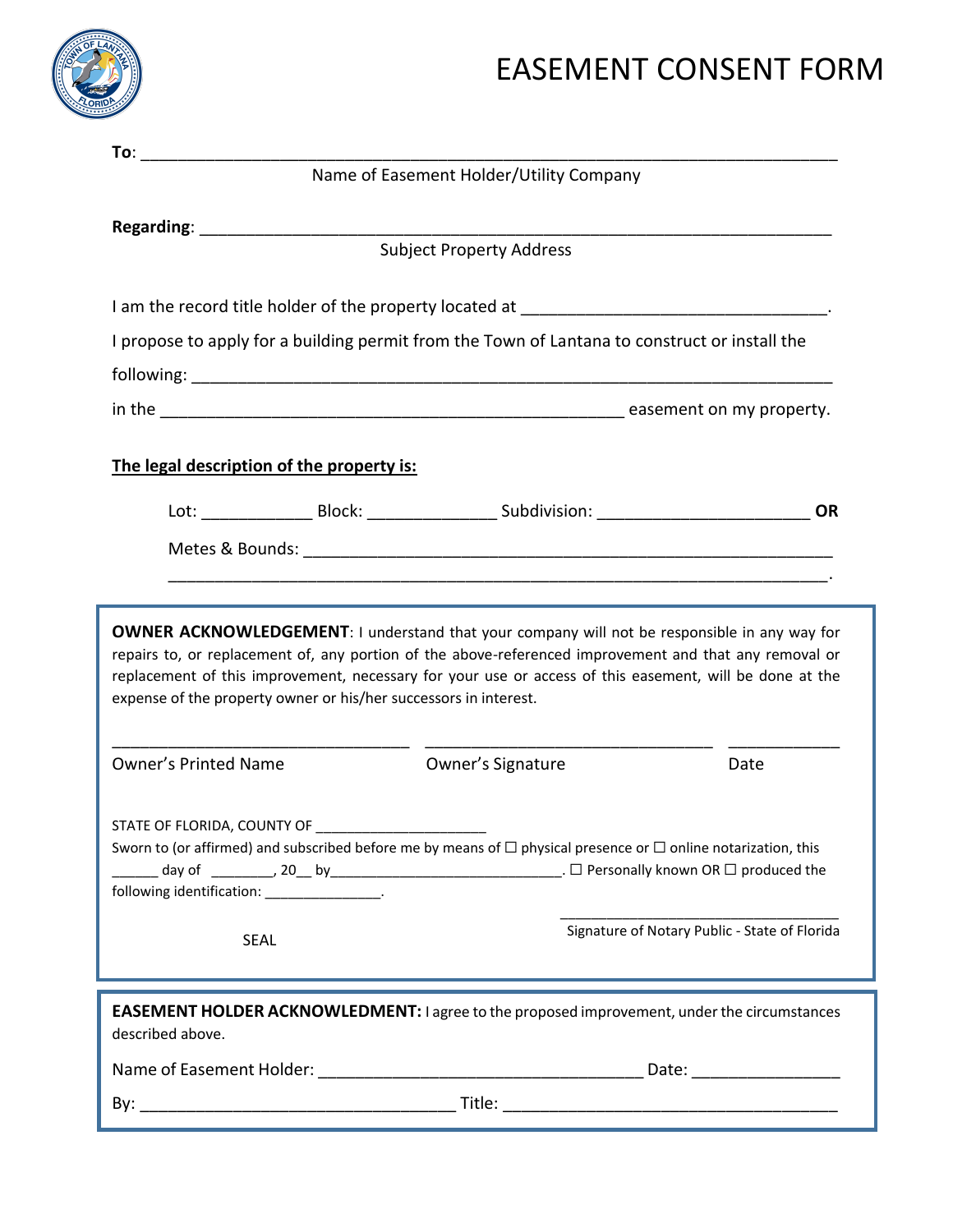

### REMOVAL AGREEMENT

| <b>WHEREAS, Owner covenants that owner is the fee simple owner of the property located</b> |  |  |  |
|--------------------------------------------------------------------------------------------|--|--|--|
|                                                                                            |  |  |  |
|                                                                                            |  |  |  |
| <b>WHEREAS,</b> Owner desires to construct or install the following improvement on the     |  |  |  |
|                                                                                            |  |  |  |

on the property (the "Easement").

**WHEREAS,** the Owner(s) do covenant that he/she is the fee simple owner of the property; and

**WHEREAS,** the above is to be erected for the use and enjoyment or proper functioning of the property and special aesthetics.

**NOW, THEREFORE,** in consideration of Town of Lantana issuing a building permit for construction of the Improvement, Owner hereby agrees to remove, at no expense to the Town, the Easement holder(s) or the beneficiary of the Easement, the above-described improvement from the property within thirty (30) days' notice by the Easement holder(s) that the Improvement is inconsistent with the use of the Easement.

Owner further agrees that the Improvement shall be as depicted on the building permit filed with Town of Lantana Development Services Department and that no other construction shall be constructed or installed in the Easement.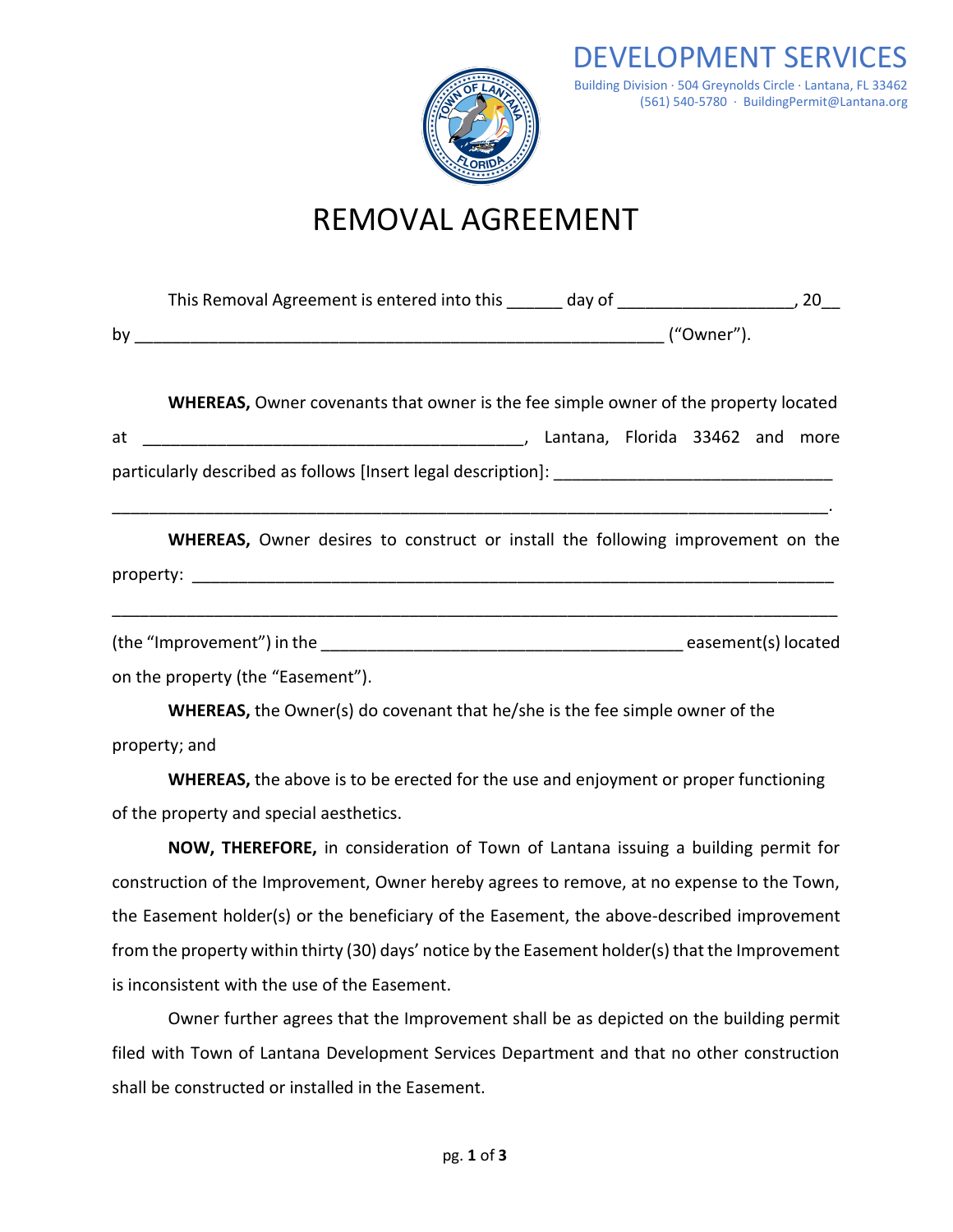Owner further agrees that this Removal Agreement shall be recorded at Owner's expense in the Official Records of Palm Beach County, Florida, within (10) days of the date listed above, and that this Removal Agreement shall be a covenant running with the land as to Owner and the Owner's successors and assigns.

In the event that the Town of Lantana and/or Owner are challenged with respect to the location of the Improvement within the Easement, or a claim for damages is made as a result of the construction and/or installation of the Improvement in the Easement, Owner shall protect, defend, reimburse, indemnify and hold the Town of Lantana, its agents, employees, and elected officers harmless from and against all claims, liability, expense, loss, cost, damages, or causes of action of every kind of character, including attorney's fees and costs, whether at trial or appellate levels or other from said challenge.

Upon the vacation, abandonment, or discontinuance of the Easement or the removal of the Improvement from within the Easement, this Removal Agreement shall immediately and automatically terminate and be of no further force and effect.

[Signature on next page.]